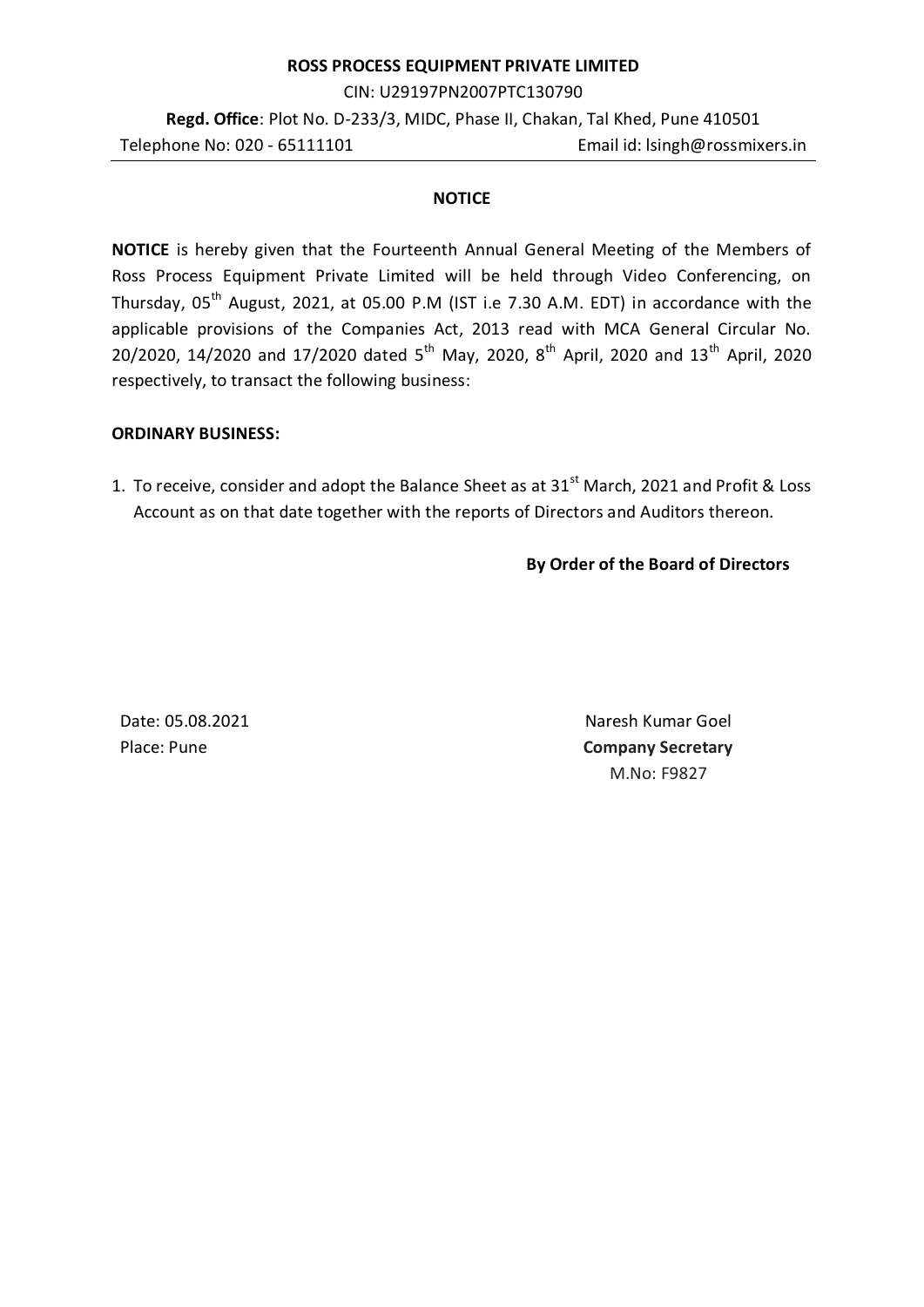# **NOTES:**

- 1. In view of the continuing Covid-19 pandemic, the Ministry of Corporate Affairs ("MCA") has vide its circular dated 5<sup>th</sup> May, 2020 read with circulars dated 8<sup>th</sup> April, 2020 and 13<sup>th</sup> April, 2020 (collectively referred to as "MCA Circulars") permitted the holding of the Annual General Meeting ("AGM") through VC / OAVM, without the physical presence of the Members at a common venue. In compliance with the provisions of the Companies Act, 2013 ("Act") and MCA Circulars, the AGM of the Company is being held through VC / OAVM.
- 2. Pursuant to the provisions of the Act, a Member entitled to attend and vote at the AGM is entitled to appoint a proxy to attend and vote on his/her behalf and the proxy need not be a Member of the Company. Since this AGM is being held pursuant to the MCA Circulars through VC / OAVM, physical attendance of Members has been dispensed with. Accordingly, the facility for appointment of proxies by the Members will not be available for the AGM, However Pursuant to the provisions of the Act representative of the members may be appointed for the purpose of voting through remote e-voting or for participation and voting in the Annual General Meeting held through VC / OAVM.
- 3. Members attending the AGM through VC / OAVM shall be counted for the purpose of reckoning the quorum under Section 103 of the Act.
- 4. Corporate members intending to send their authorized representative to attend meeting are requested to send a certified true copy of Board Resolution authorizing their representatives to attend and vote on their behalf at the Annual General Meeting to the Company before the date of the AGM.
- 5. Member of the company can attend AGM through **Fig. 1.1. 1998** [Link]
- 6. Member of the company can join the meeting before 15 minutes the time scheduled to start the meeting i.e. 05.00 PM IST (i.e 7.30 A.M. EDT) by clicking on the above mentioned link.
- 7. Pursuant to MCA General Circular No. 14/2020, the members attending the AGM through VC / OAVM may cast their vote by show of hands or may demand for poll in accordance with provision of Companies Act, 2013.
- 8. The Board has appointed Mr. Nitin Prabhune, Practising Company Secretary as the Scrutinizer incase a poll is demanded. In such cases, the members may send their votes to following email id: nitinprabhunecs@gmail.com
- 9. All documents referred to in the accompanying Notice and the Explanatory Statement shall be open for inspection at the Registered Office of the Company during office hours on all working days except Sunday between 11.00 A.M. to 4.00 P.M. up to the date of the 14<sup>th</sup> Annual General Meeting of the Company.